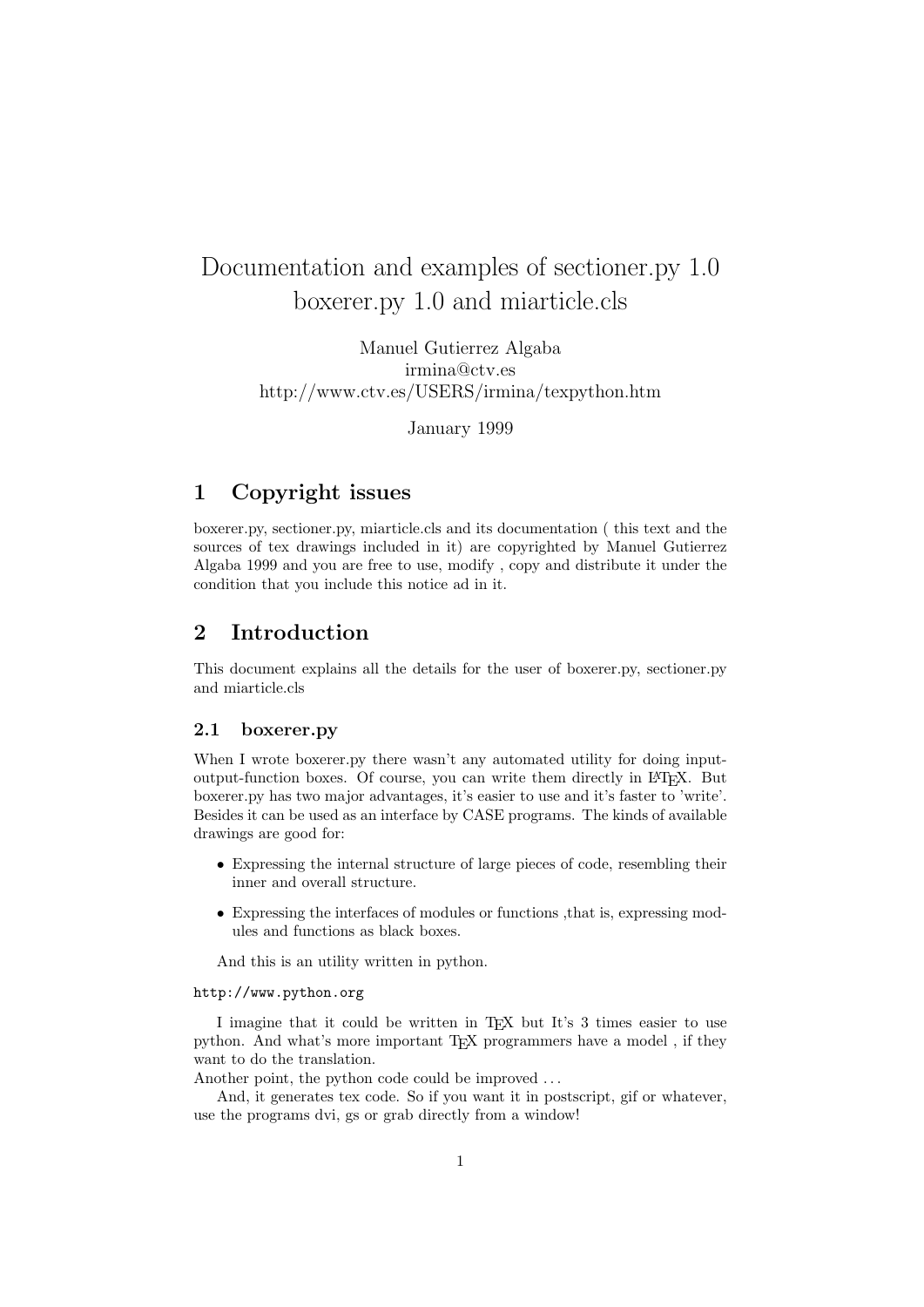#### 2.2 sectioner.py and miarticle.cls

When I wrote sectioner.py there wasn't any automated utility for handling relative sectioning in LATEX/ TEX, or I didn't know anything about it. Of course, you can write traditional sections in LATEX. But sectioner.py has several major advantages:

- It's easier to use because you don't need to know if you are in a section, subsection,  $\dots$ , you just go up or go down a level.
- It's more abstract. You don't need to take any decision about the class of the document ( article, report, letter, miarticle,  $\dots$  ), this is done when you filter the tex source through sectioner.py. This , somehow, follows the true spirit of T<sub>E</sub>X:

To pay attention to logical design.

- It allows a greater structuration and modularity of  $\mathbb{F}T_FX$ code, see details below 3.2.
- You are still compatible with LAT<sub>EX</sub>, because you can flatten your sources of sectioner-LATEXinto pure LATEX(using sectioner.py), and nobody would never know you used it.

And this is an utility written in python.

#### http://www.python.org

I imagine that it could be written in TEX but It's 8 times easier to use python. And what's more important TEX programmers have a model , if they want to do the translation.

Another point, the python code could be improved . . .

# 3 How to use it

## 3.1 Using boxerer.py

Always use a "from boxerer import \* " at the beginning of your python code.

#### 3.1.1 Using the class 'included'

This piece of python code illustrates the full capabilities of included, basically, you can put lot of structured stuff in it, this is very good, when you program has got very rich in terms of modularity and information. This code

```
r0 = ("men\\_prin.py", None, "Here it's the main menu is defined")
r1 = ("Graphic representation", [ ("tkinter.py", None,
                                   "Main calling module"),r0],
                                   "Graphic interfases with the user, mainly")
r2 = ("Structures of the languages(grammar)", None)
r3 = ("Configuration", [("Database of words",None),
        ("Labels",None)])
i = interval(("Lritaunas Peki", [r1, r2, r3],
```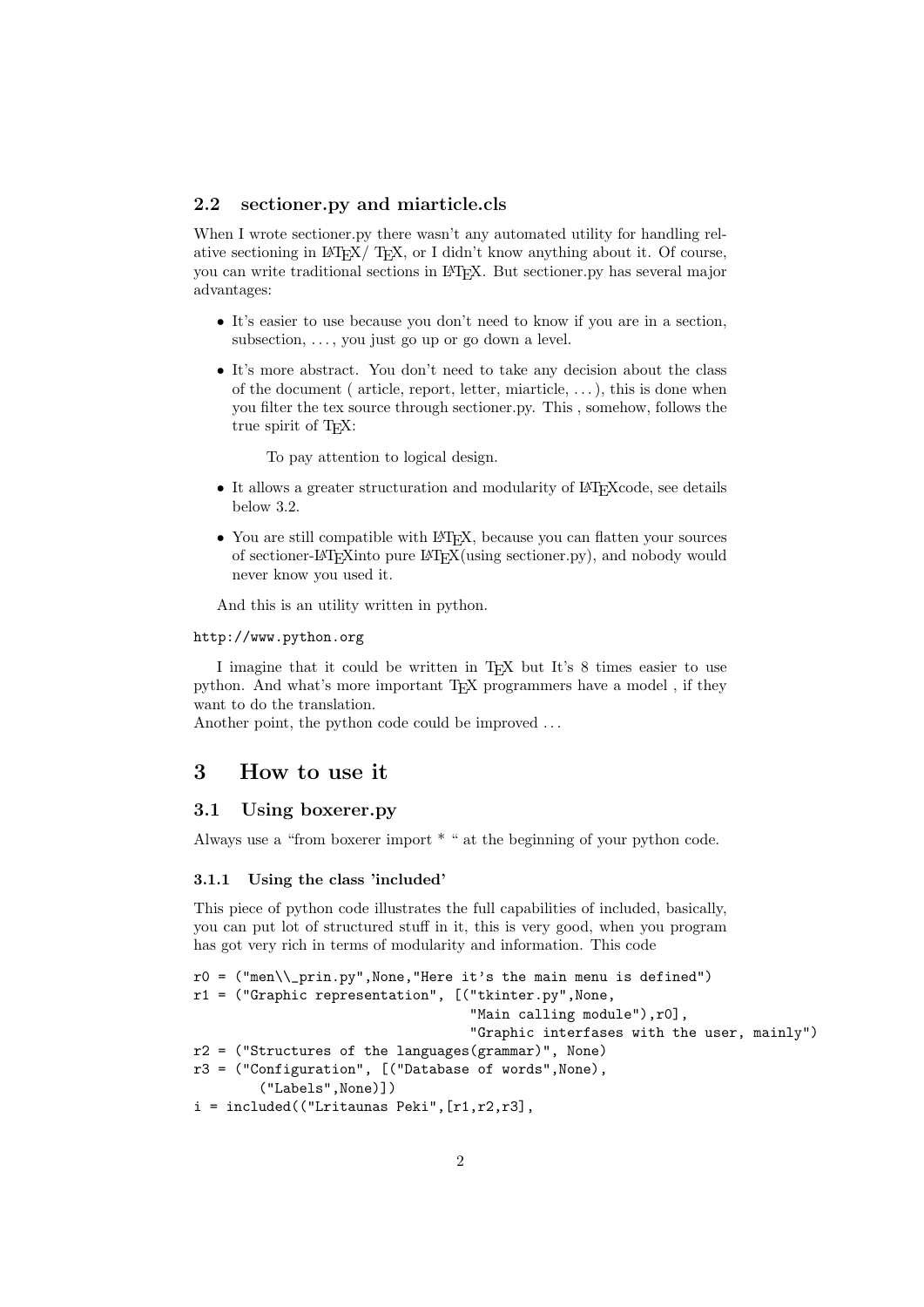```
" This programm aims to teach \
vocabulary and grammar of different languages."))
f = open("result.text", "w")i.genera(f)
f.close()
```


As you notice, what it generates is LAT<sub>EX</sub>code, it can be included in a figure, or not, as you please.

#### 3.1.2 Using the class 'inputoutputfunction'

This piece of python code illustrates the full capabilities of inputoutputfunction, basically, you say what are inputs, what are outputs, and what are functions and that's all. The generated code can be inserted directly or it can be put in a figure. If it's included directly ,then it's a good idea to insert a \newline after and before the \input command, otherwise, it can be messed with the text below it. This code

```
example2=inputoutputfunction('taxman',
"This is your best friend, who helps you when you earn too much")
example2.do_inputs(["Your income","Your properties","The Law"])
example2.do_outputs(["Your taxes","Your fines",
                      "Historical information"])
example2.do_functions(["Compute your taxes","Check your lies",
  "Send you to prison","Bribery"])
example2.generate_latex_code("result2.tex",200)
generates fig 1
   When you don't want to put its outputs(for example) then you got a figure
as fig 2
  Besides, if you put
example2=inputoutputfunction('taxman',
"This is your best friend, who helps you when you earn too much",
'es')
```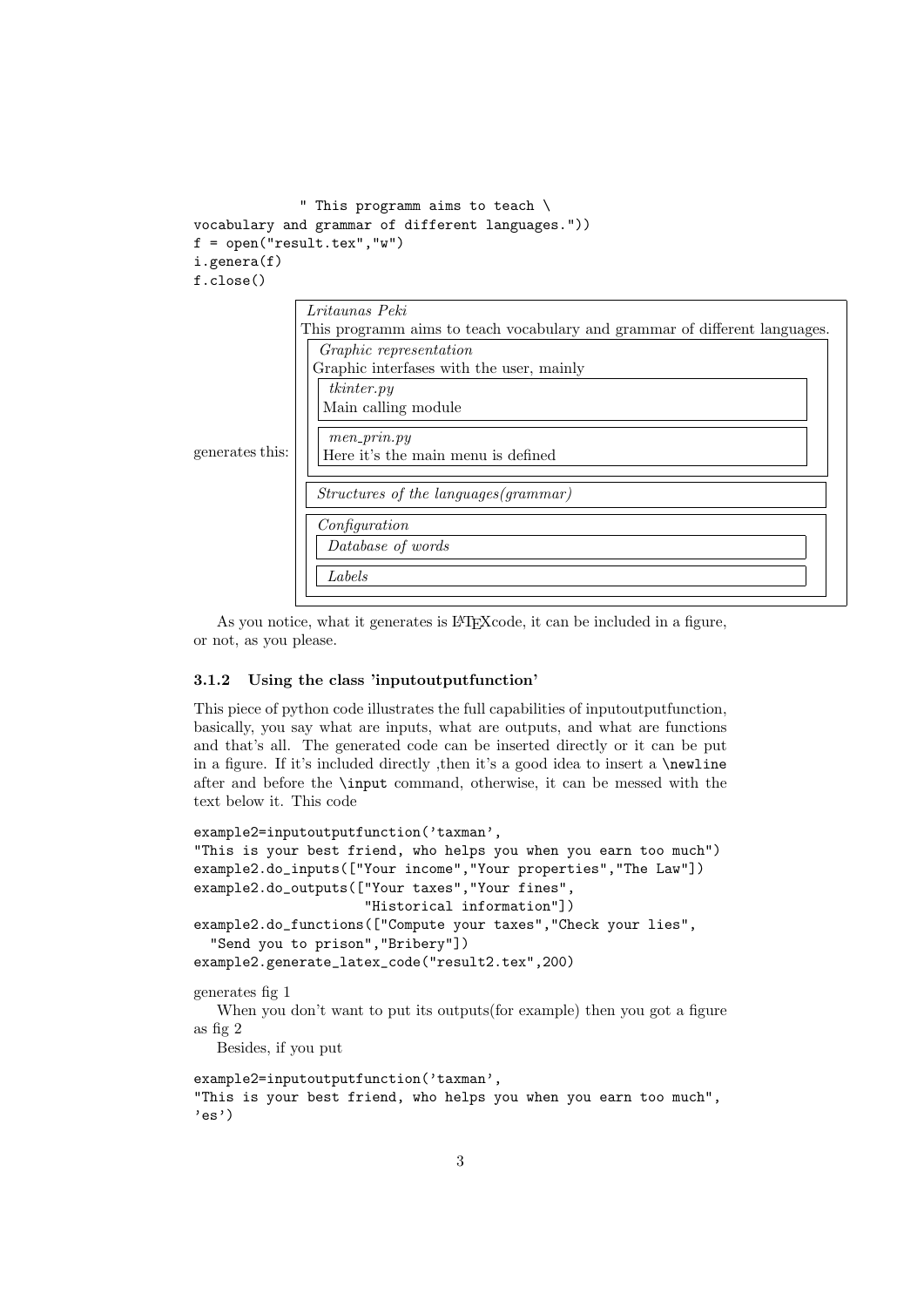# Figure 1: Input-output-function figure

| $\it taxman$                                 |  |
|----------------------------------------------|--|
| This is your best friend, who helps you when |  |
| you earn too much                            |  |
| Inputs                                       |  |
| * Your income                                |  |
| * Your properties                            |  |
| * The Law                                    |  |
| <i>Functions</i>                             |  |
| $\ast$<br>Compute your taxes                 |  |
| * Check your lies                            |  |
| * Send you to prison                         |  |
| * Bribery                                    |  |
| Outputs                                      |  |
| * Your taxes                                 |  |
| $*$ Your fines                               |  |
| * Historical information                     |  |
|                                              |  |

Figure 2: Input-output-function figure, without outputs

| doctor                                       |  |
|----------------------------------------------|--|
| This is your best friend, who helps you when |  |
| you are tired of life                        |  |
| Inputs                                       |  |
| * Your income                                |  |
| * Your properties                            |  |
| * Your confidence                            |  |
|                                              |  |
| <i>Functions</i>                             |  |
| * Kill you                                   |  |
| * Heal you                                   |  |
|                                              |  |
| Outputs                                      |  |
| None                                         |  |
|                                              |  |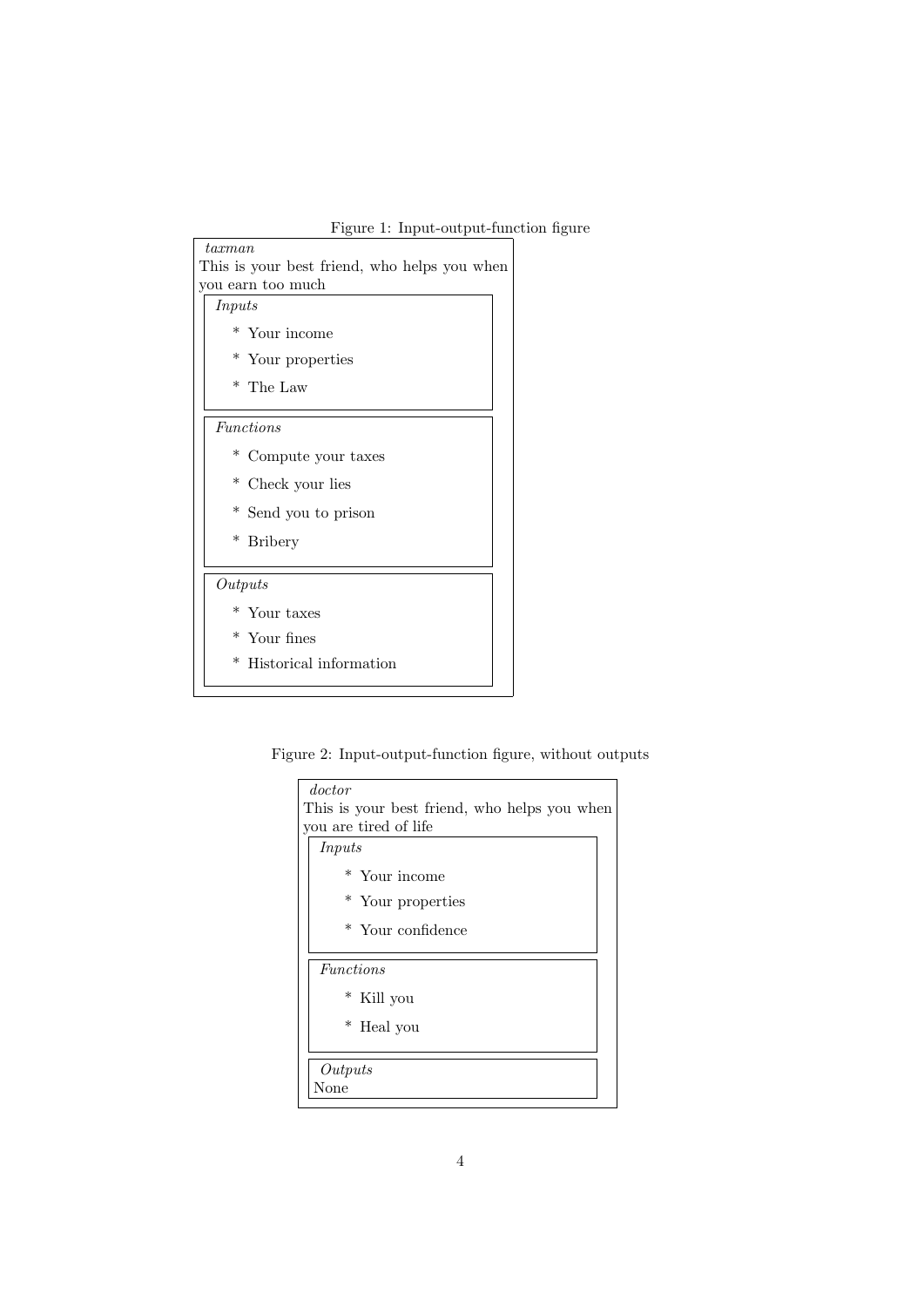,then it generates the labels in Spanish.

## 3.2 Using sectioner.py

```
This program is a small revolution in the L<sup>AT</sup>EX–world, I think. Let's take a
look at a sectioner-LAT<sub>F</sub>X code:
\documentclass[10pt]{miarticle}
\begin{document}
\n
Lritaunas Peki Documentation
Lritaunas Peki is a programm for learning languages.
\setminus +Structure of the Code
\lambda +Graphic user interfaces
\setminus +Ideas
Basically, you must think about it as a nested layers of metawidgets.
So we can reuse the code.
\mathbf{n}Python mega widgets
This is a nice library of megawidgets, that supports scrollbars,
multiple entries, dialogs...
\setminus +My meta widgets.
Trying to isolate GUI from tk and from Pmw(python megawidgets) I
wrote a higher set of widgets.
\setminus +Specialized metawidgets
This widgets are those really used in the GUI, they're composites
of my meta widgets, and they make calls to the structures of
the core code<sup>~</sup>\ref{lookupindictionaries}
\lambda-2
\n
What you really see in your screen
Blah, blah
\setminus -2/minput{strucincode.tex}
\n
And yeah more blah
Blah , and blah
```
\end{document} Well, as you notice, \sections have been replaced by \n,\+ or \-. The line below a  $\n\lambda$ ,  $\rightarrow$  or  $\rightarrow$  is the title of the (sub)section or whatever. There's no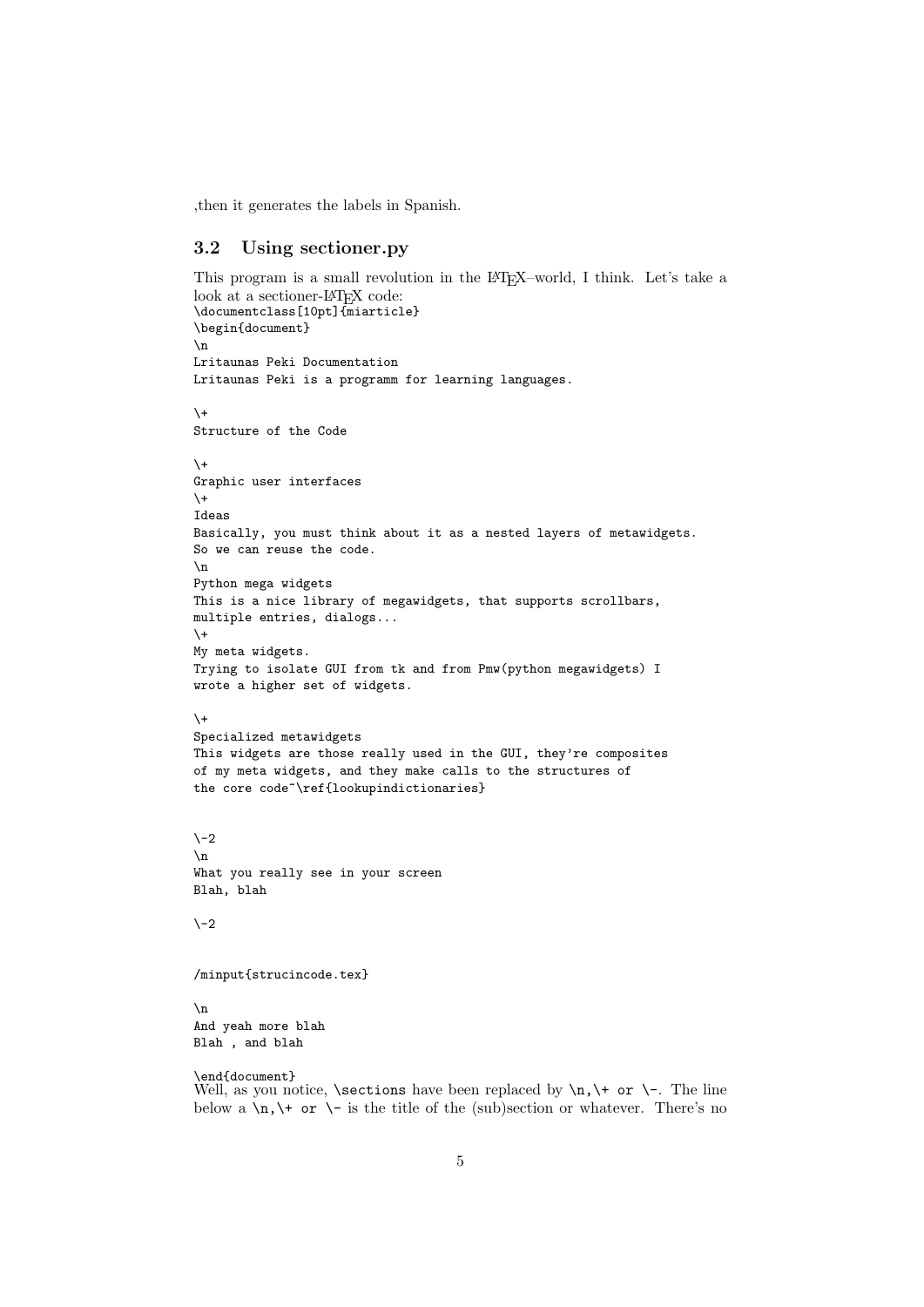binding with the style of the document, if you replace miarticle by report, then the sectioning of report style will be used. The only thing you musn't forget is that the title of it CAN BE ONLY IN THE NEXT LINE TO THE  $\n\t\frac{+}{-}$  or  $\-\cdot$ .

The  $\+2$  or  $\-3$  things say you go two levels up or down. And the  $\n$  stays at the same level.

And the last thing is /minput{strucincode.tex} , this includes more code in sectioner–LATEXstyle. As a matter of fact, all this story about sectioner is that it's better for modularity, look at this: \n

Structures used

 $\lambda +$ Dictionaries  $\lambda$ + Functions  $\setminus +$ Lookups \label{lookupindictionaries} This is probably one of the most used flavors.. blah, blah

 $\sqrt{-3}$ 

As you may notice , \-3 makes that all that module is encapsulated, in terms of sectioning. Depending where you include it , you got sections, subsubsections, or paragraphs, or whatever. And you can use labels, because, sectioner is just a filter, when it finishes its work, you got pure LAT<sub>EX</sub>, code. Of course you can nest to the level you want ( if your style allows it).

#### 3.2.1 How to call to sectioner.py

python sectioner.py method inputfile outputfile

method can be: manolo ( for miarticle.cls), article or report. inputfile would be highnest.tex in this case, and outputfile whatever you want. As a example lets take a look at the output ( I wrote o.tex as outputfile):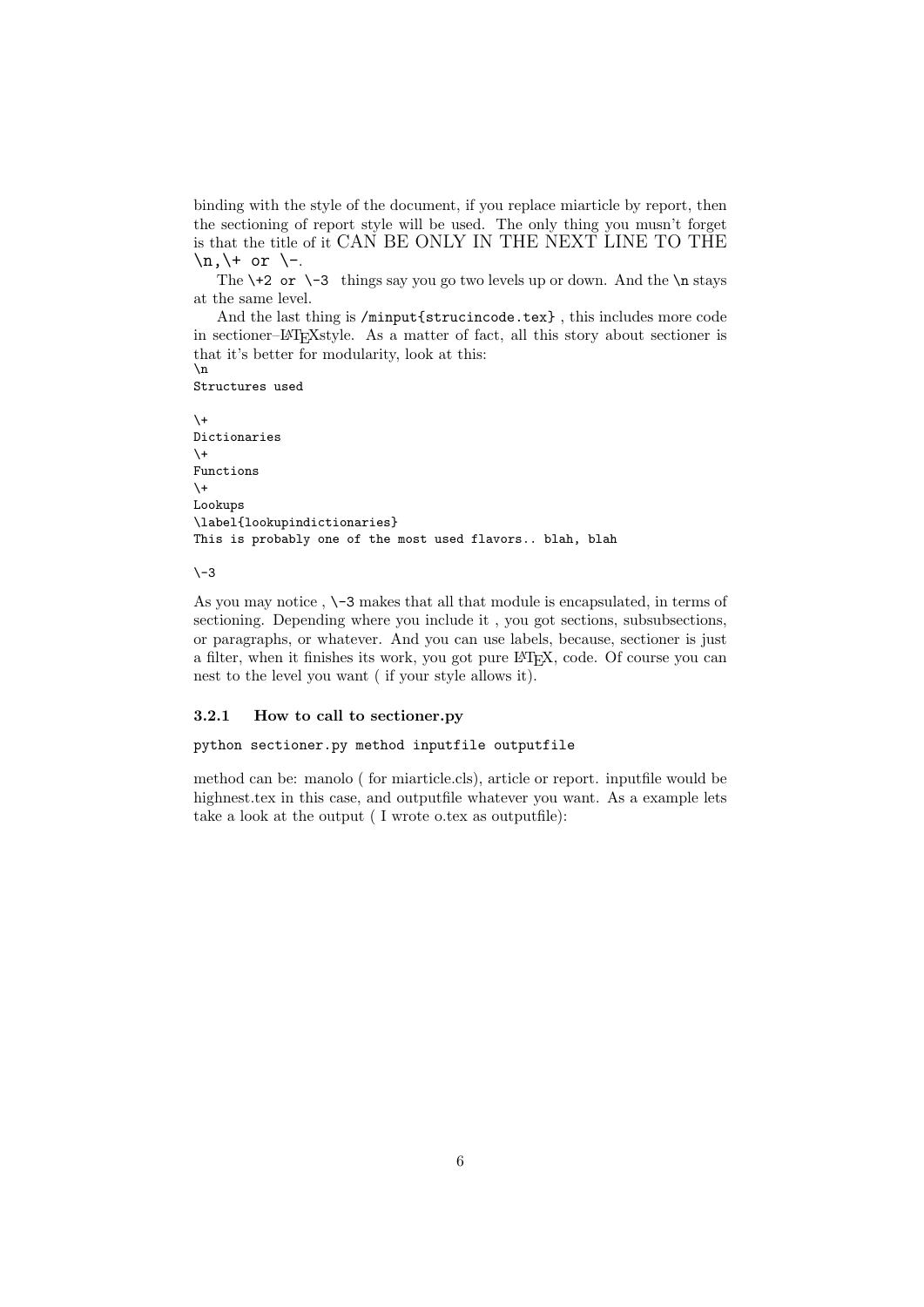\documentclass[10pt]{miarticle} \begin{document} \part{Lritaunas Peki Documentation} Lritaunas Peki is a programm for learning languages.

\section{Structure of the Code}

\subsection{Graphic user interfaces} \subsubsection{Ideas} Basically, you must think about it as a nested layers of metawidgets. So we can reuse the code. \subsubsection{Python mega widgets} This is a nice library of megawidgets, that supports scrollbars, multiple entries, dialogs... \sssection{My meta widgets.} Trying to isolate GUI from tk and from Pmw(python megawidgets) I wrote a higher set of widgets.

\ssssection{Specialized metawidgets} This widgets are those really used in the GUI, they're composites of my meta widgets, and they make calls to the structures of the core code~\ref{lookupindictionaries}

\subsubsection{What you really see in your screen} Blah, blah

\section{Structures used}

```
\subsection{Dictionaries}
\subsubsection{Functions}
\sssection{Lookups}
\label{lookupindictionaries}
This is probably one of the most used flavors.. blah, blah
```
\section{And yeah more blah} Blah , and blah

\end{document}

#### 3.2.2 About miarticle.cls

It's a good style when you require more than 7 levels of nesting. It has a small bug, it says some warning when compiling. Press Return twice and forget it.

## 3.3 Sources of help

Well, the best you can do is to take a look at the end of boxerer.py and sectioner.py where you can see how boxerer generates the draws and how sectioner filter. Secondly, you should take a look at the source of this document, that is: less textoolspro.tex